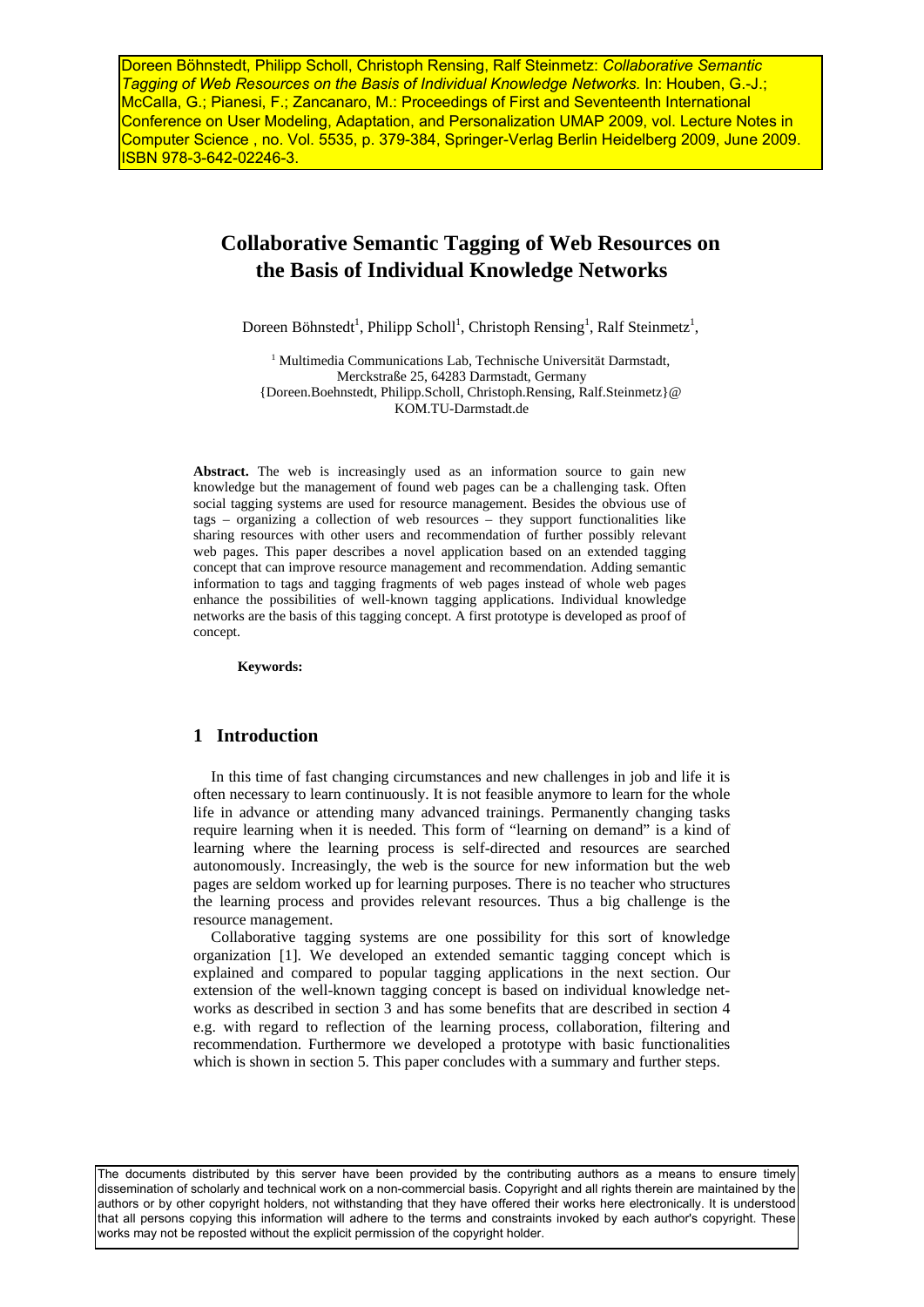## **2 Concept of Extended Semantic Tagging**

This section shows that collaborative tagging systems are useful to support resource management. Based on evaluating existing applications we developed a concept that enhances the well-known tagging concept towards an extended semantic tagging where not only whole web pages can be tagged but also fragments of web resources. These tags can be specified through a type and linked with other tags.

#### **2.1 Related Systems**

In collaborative tagging systems users can label resources with tags that make sense to them to sort the web pages into their own personal resource organization. By aggregating the tags of all users, folksonomies emerge that everyone can profit from. Either the tags are predefined in a controlled vocabulary or they are arbitrary. [2] provides an overview of the collaborative tagging phenomenon/applications and discusses potentials and problems of uncontrolled vocabularies. Unlike organizing web pages into browser bookmark folders or saving in folders on hard disks where users have to decide which folder to choose, in tagging systems they can add more than one keyword. For example, a web page about a comparison between the programming languages Java and Python, could be tagged with the keywords "java", "python", "comparison", "interesting" and can later be easily found again using each one of these tags, whereas in a hierarchical organization the user would have to decide which folder to use.

In the following, four free collaborative tagging applications are described representatively in regard to tagging features: Delicious<sup>1</sup>, Faviki<sup>2</sup>, Zigtag<sup>3</sup> and CiteULike4. They allow users to tag, save, manage and share web pages. CiteULike is specialized in managing and discovering scholarly references. In tag clouds, tags are visualized differently, e.g. in varying sizes based on frequency of use. They serve to browse the own collection or the resources and tags of other users. To be up to date, tags can be subscribed to via RSS feeds or so-called watch lists. If users save a resource, most systems recommend tags, e.g. on the basis of a combination of tags of the user and the folksonomy. In tagging applications it is often possible to build up networks or groups with other users, in order to share bookmarks and to follow group tagging activities. While saving web pages, the Delicious plug-in fills in the title of the web page and text snippets in the page if something is marked. CiteULike offers BibTeX import services for selected publishers while saving articles and users can indicate the reading priority of articles. Faviki und Zigtag use semantic tags. In Faviki, tags must correspond to Wikipedia concepts i.e. tags refer to Wikipedia<sup>5</sup> pages. When tagging a page in Zigtag, users can define a meaning for their tags so that the tags are more than just simple keywords. Semantic tagging can solve the problems of synonyms and homonyms. Based on these tagging features we developed a concept of extended semantic tagging.

 <sup>1</sup> Delicious, http://www.del.icio.us, Online 2009-01-17

<sup>2</sup> Faviki, http://www.faviki.com, Online 2009-03-15 3 Zigtag, http://www.zigtag.com, Online 2009-03-15

<sup>4</sup> CiteULike, http://www.citeulike.org, Online 2009-01-17

<sup>5</sup> Wikipedia, http://en.wikipedia.org/wiki/Main\_Page, Online 2009-03-15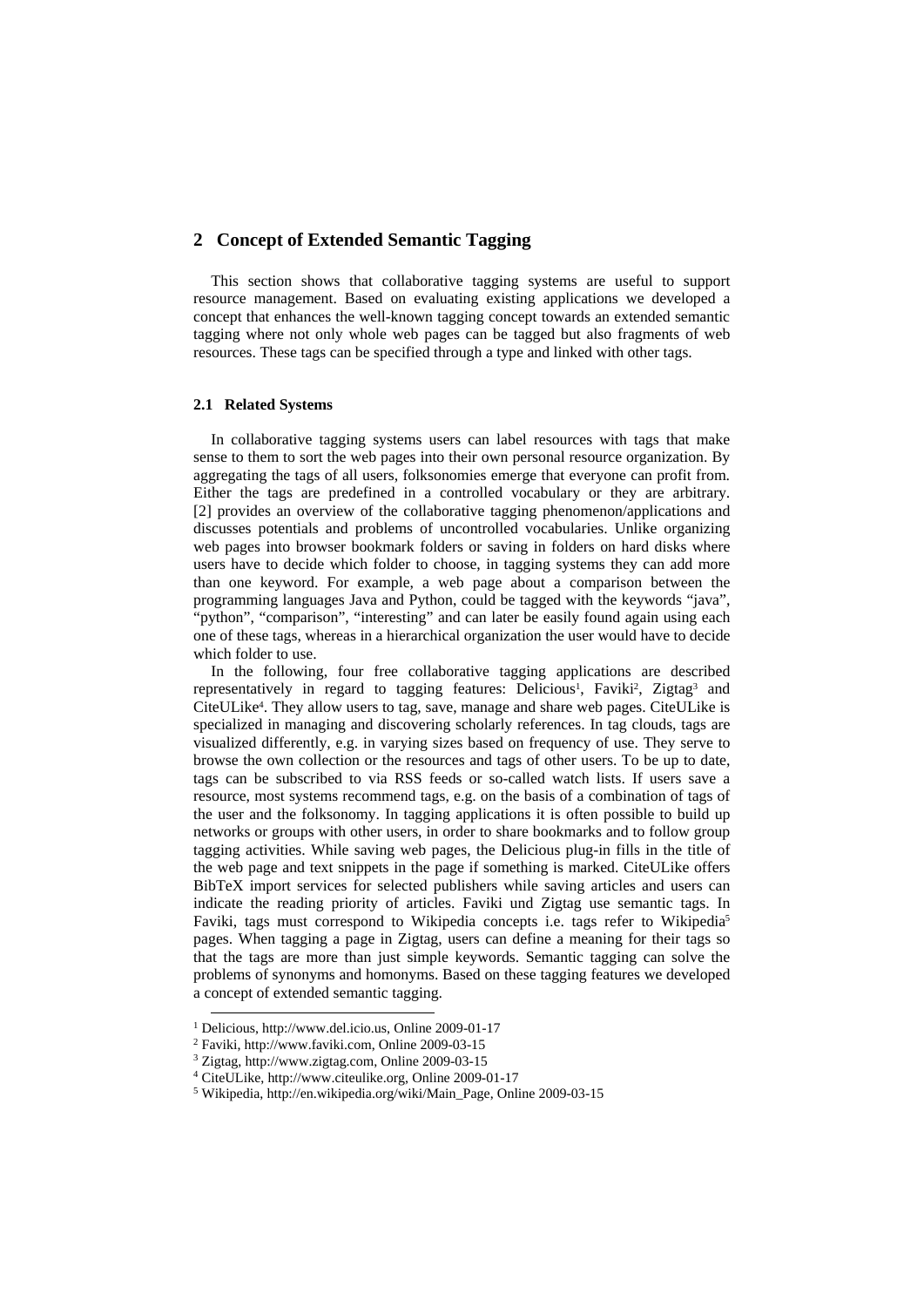#### **2.2 Extended Tagging of Web Page Fragments**

Tagging is described in [3] as "a way of making sense of many discrete, varied items according to their meaning". Tags which are added to a resource have a semantic meaning for the user who saves the resource – sometimes tags make only sense for the individual depending on the personal situation. Users have diverse motivations to tag. Thus tags can have different functions [4], e.g. expressing opinions like "interesting" or "relevant". Moreover they can be used for identifying persons and topics like "java" or "python". They can be used for goal management as well, for example "writing a paper for UMAP09". These different motivations and functions show that users have a particular concept in mind while tagging, like shown above it can be e.g. a topic. We propose to let users add this concept type while tagging. Therefore we examined possible tag types which are relevant for personal resource management and introduced an extendable type set that contains topic, person, goal, event, location and miscellaneous. In section 5 we show with our prototype that users can add the type easily with little effort.

Furthermore, users should be able to connect tags with tags in order to express relatedness between them. For example, a user discussed an article of a web page with an expert whom he met at a conference. Then the user could tag the article with this person and the person with the name of the conference and he could label the relation between the tags with e.g. "met at". Probably the user will remember the person or the conference later instead of the article title. Because a web page can contain different articles with dissimilar topics, the user is interested in a particular fragment of the page. Thus we propose to link tags to the fragment instead of the URL in contrast to known tagging systems, where tags are bound only to URLs. Moreover, users should not be forced to comply with a predefined typology or structure, but should be able to add information to tags or resources that are considered relevant by them and to decide themselves which and how much information, e.g. to add a deadline to a goal.

#### **3 Individual Knowledge Networks as Basis**

Knowledge networks are a good technical basis to realize the concept described in the last section. A knowledge network – also called semantic network – is defined in [5] as "a graphical notation for representing knowledge in patterns of interconnected nodes and arcs". We use the concept *knowledge networks* in this paper to avoid association with formal ontologies. As demanded, each user can configure his knowledge network individually. There are no experts upfront who model the semantic networks. Each user builds up his individual semantic network gradually through tagging resources and adding information. Web page fragments and tags are nodes in the knowledge network and the action of tagging connects the nodes. Relations between tags can have properties as well, e.g. the relation between two goals can have the label "is sub-goal of". Besides managing nodes and relations, knowledge networks can be searched semantically; this means that the knowledge network can use the relations between nodes to answer the search query (see figure 1 right for a more detailed example). The whole concept of our knowledge networks and their usage in learning scenarios is described in [6].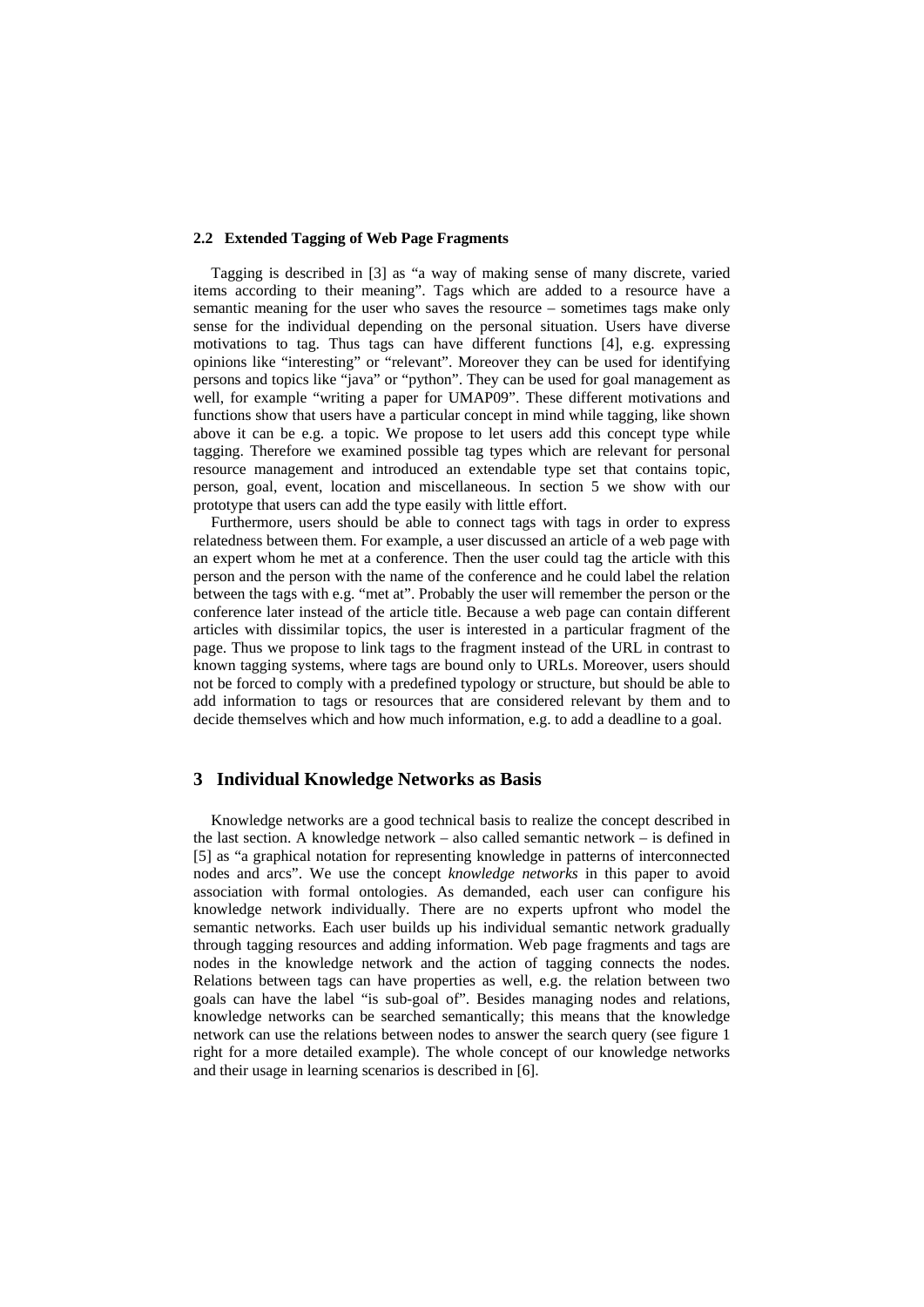## **4 Benefits**

The extended tagging concept based on individual knowledge networks has some benefits e.g. regarding to reflection, collaboration, filtering and recommendation.

**Reflection.** Tagging with goals can serve as a simple task management. Users can structure their search and learning process if they specify tags as goals. Users can observe their search progress based on the web resources they have saved and identify knowledge gaps. Thus, a visualization of resources connected to goals can support the reflection of the self-directed learning process.

**Collaboration.** Users can integrate subsets of other knowledge networks in their own network, so they don't have to switch between the view of the own collection and the whole network – as it is often the case in tagging applications. The integration could be supported with the aid of (semi-)automatic merging algorithms. For example, if a user merges a topic tag with the topic tag of someone else he can be informed if the other user adds new resources. This subscription mechanism is comparable to RSS feeds or watch lists.

**Filtering and Recommendation.** Often tags fit only to particular contents and recommendation algorithms can provide more precise results if the algorithms work on fragments instead of comparing URLs or whole pages. Folksonomies are increasingly used to suggest further relevant web resources. As described in section 2 tags can have different functions. Recommending could be refined if tag types (like the topic type) are included in the algorithms. Similarity matching algorithms on schema and structure level (like graph matching algorithms) could profit from this additional information. Tag types which make only sense to single individuals like "interesting" could be left out. Semantic searches enhance the possibilities of full-text searches because it can search along relations, e.g. a resource can be found with a location tag – even if the resource doesn't contain the location. While navigating through the knowledge networks it can be helpful to filter particular tag types because filtering reduces the amount of displayed data.

## **5 Implementation**

We implemented an application with basic functionalities of extended tagging as a proof-of-concept. Our prototype system is composed of three parts: a platform for managing the knowledge networks, a client and a web service that handles the access between them. The client is embedded as a plug-in into the sidebar of the web browser Firefox<sup>6</sup> because mostly a web browser is used to search for information in the web. Users can save the current opened web resource in their knowledge network via button or drag and drop. The URL, the title and marked fragments of the web resource are extracted and a screenshot is saved automatically. The client offers a dialog with different input fields – one for each tag type. The users have only to

 <sup>6</sup> Mozilla Firefox, http://www.firefox.de, Online 2009-01-10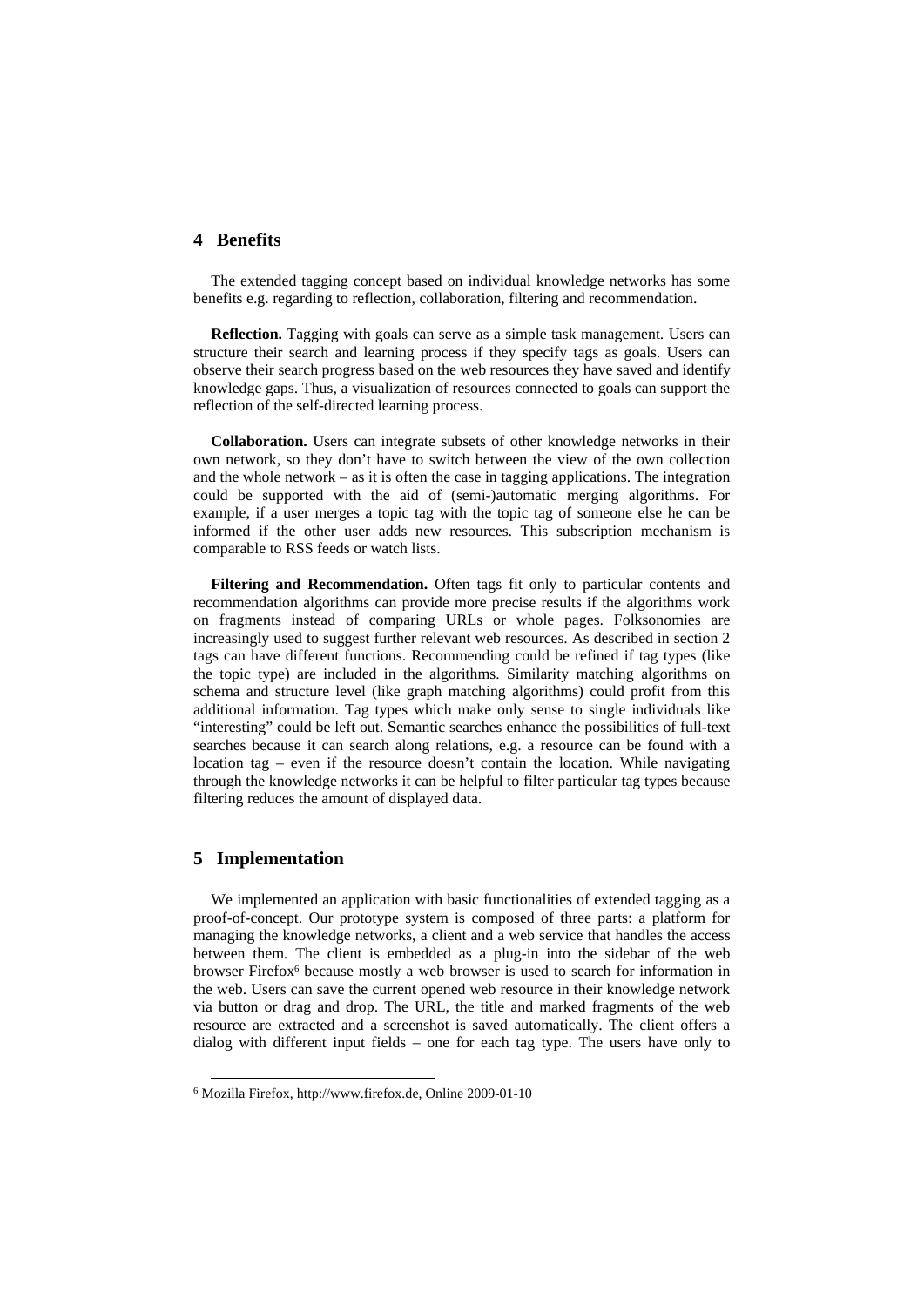choose the respective text field to specify a tag with a type. By tagging, the according nodes (i.e. tags, tag types and resources) in the knowledge network are linked. Tags are arbitrary and are created automatically, if they haven't existed yet. The tag types are individually extendable; this means that the users can configure a tag type with new properties and thereby new input fields are created in the dialog form.

The sidebar (see figure 1 left) presents additional information when a new web page is opened in the browser, e.g. the user is notified that the web page has already been saved in the own knowledge network or in the network of someone else. In addition, further web resources are recommended that can be relevant for the current search process. Thumbnails of saved resources in the bottom part of the sidebar visualize the current research management progress so that the users can reflect their search process.



Fig. 1. (left) Screenshot of the sidebar. (right) Screenshot of the Net Navigator showing a subset of a knowledge network. A connection between two resources is inferred over the relations between two conferences covering the same topic.